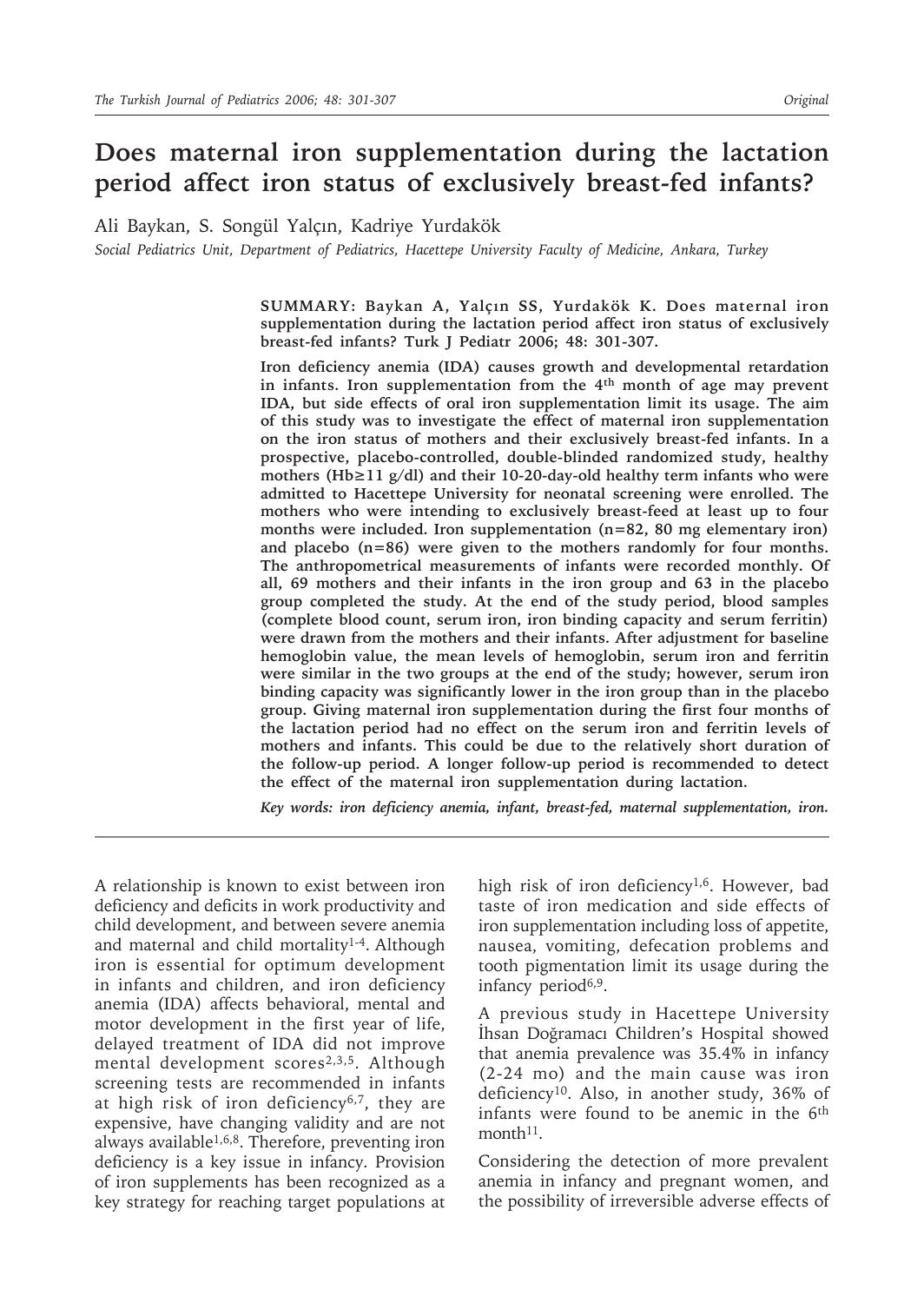anemia during the infancy period<sup> $1,8,12,13$ </sup>, the mother and infant couple should be protected from anemia. The iron status during pregnancy and the lactation period might affect the iron status of the exclusively breast-fed infant. Although the effects of prophylactic iron supplementation in pregnancy are well known, the effects of iron supplementation to mothers in the lactation period are not clear8,14,15. The aim of this study was to investigate the effect of maternal iron supplementation on the iron status of mothers and their exclusively breast-fed infants.

## **Material and Methods**

This study was a prospective, placebo controlled, double-blinded and randomized intervention, conducted between 1 January and 31 September 2001 in Ankara, Turkey.

Mothers and their babies, 10-20 days of age, who were admitted to Hacettepe University İhsan Doğramacı Children's Hospital for neonatal screening were enrolled in the study if the babies were exclusive breast-fed and if it was intended to continue exclusive breastfeeding up to at least four months. Preterm (gestational age <37 weeks), low birth weight babies (birth weight lower than 2700 g), twins and babies with metabolic, renal or hepatic disease, or hyperbilirubinemia treated with phototherapy or exchange transfusion were excluded from the study. Also, mothers with complications during pregnancy like preeclampsia, vaginal bleeding, or anemia and who were being treated with any iron medication were not included in the study.

*Study Plan:* Parents willing to take part in the study were informed about the purpose and the nature of the study and a written consent was obtained. The Ethical Committee of the Faculty of Medicine, Hacettepe University, approved the study protocol (TBK 01/4-5).

At the beginning of the study, blood samples for complete blood count (CBC), serum iron (SI), serum iron binding capacity (SIBC) and serum ferritin (SF) were obtained from mothers. Mothers with hemoglobin level lower than 11 g/dl were excluded and the others were randomized into two groups according to their file number. The even-numbered group received OR1 (iron) and the odd-numbered group received OR4 (placebo) for four months.

*Follow-up:* Compliance with intervention was monitored. For the first two months,

mothers were telephoned weekly and asked if they received their medication properly and exclusively breast-fed their babies. For the following two months, mothers were telephoned every two weeks. Mothers who received less than four pills per week were considered "noncompliant" and excluded from the study.

In the study, babies were examined monthly in the hospital. Their weight, height and head circumferences were recorded and their immunizations were done according to the schedule. Mothers were questioned regarding all possible side effects of medication and if present, these were recorded. After the fourth month of the intervention, blood samples were drawn from mothers and babies for CBC [hemoglobin (Hb), hematocrit (Hct), mean corpuscular volume (MCV), red cell distribution width (RDW)], SI, SIBC and SF.

*Preparation of the Medication:* Iron and placebo drugs were prepared by Koçak Drug Company. Both drugs had the same shape, color, and size. Placebo pills (Lot no: 00011001102) contained starch and iron pills (Lot no: 92612001202) contained 270 mg ferrous sulfate (80 mg of elementary iron).

*Laboratory:* Blood samples (4 ml) were collected from the mothers only at the enrollment and from both mothers and babies at the 4th month of the intervention. CBC analyses were done on a Coulter Counter-S model (Coulter®; STKS, Coulter Corp., Hialeah, FL, USA). Serum samples for SI, SIBC and SF were stored after centrifugation at  $-20^{\circ}$ C until analysis. Serum samples were analyzed at the end of the study. SI and SIBC were measured by colorimetric methods (Sigma) and SF by a commercial kit (Tina quant® a ferritin(e), Lot no: 62159101-62376101, Preciset ferritin(e), Lot no: 61043462, Roche, USA) with Modular Analytic System [(ROCHE Diagnostics/HITACHI (Modular DP), Japan)]. Transferrin saturation (TS) was calculated by (SI / SIBC) X 100.

*Evaluation of Hematological Data:* For mothers, anemia was defined as  $Hb<11$  g/dl for the postpartum 10-20th days and mothers with this level were not taken into the study on admission. During the follow-up period, IDA was defined as Hb lower than 12 g/dl in combination with two of the following iron status indices being abnormal with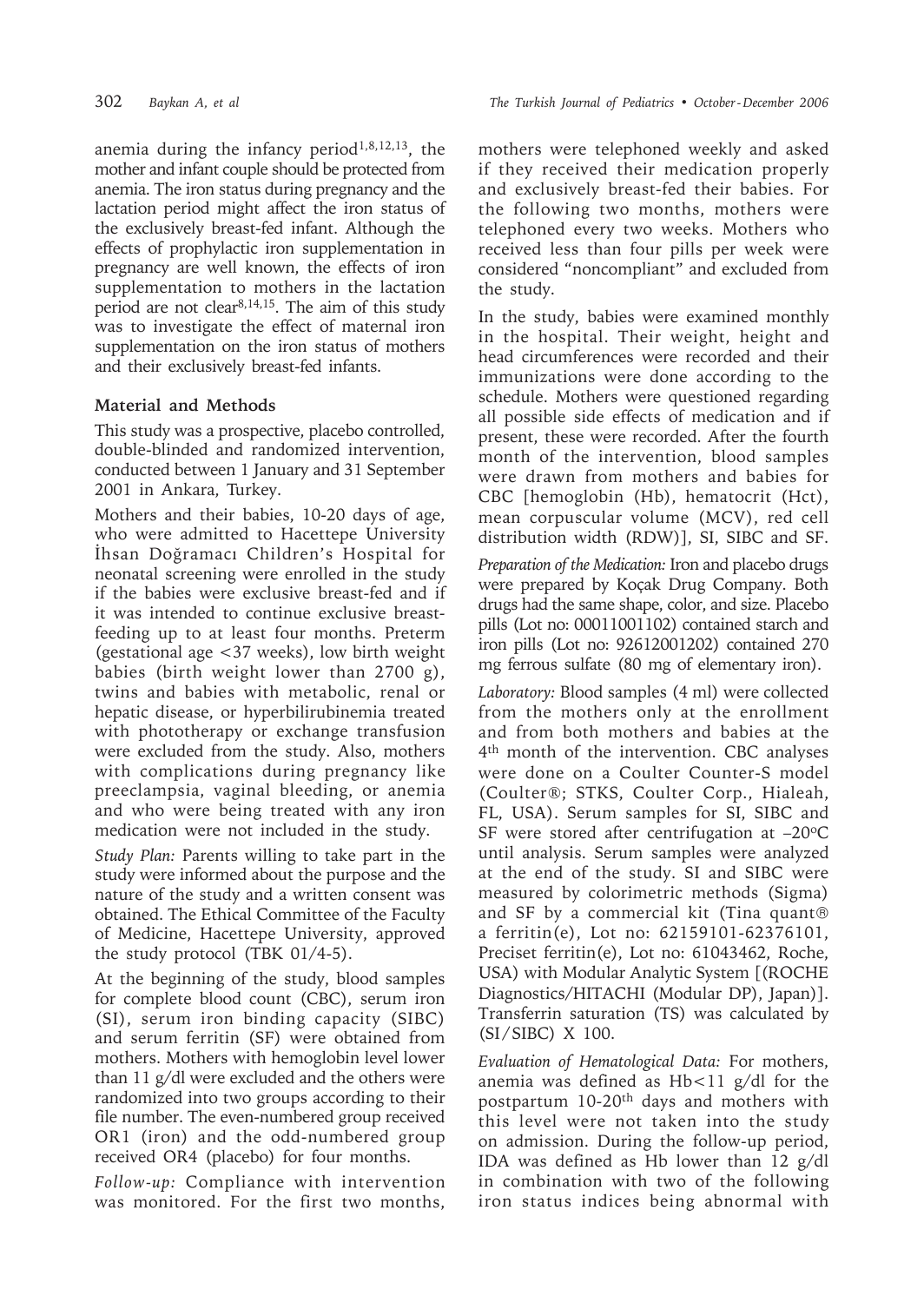the following cut-off values: MCV<80 fl,  $SF < 15 \mu g/L$ ,  $SI < 30 \mu g/dl$  and  $TS < 16\%$ . Mothers who had SF lower than 15  $\mu$ g/L were classified as having iron deficiency<sup>16</sup>. In infants, iron deficiency was defined as SF<20  $\mu$ g/L for 4-5 mo of age, and IDA was defined as Hb<9.5 g/dl in combination with two of the following: MCV $<74$  fl, SF $<20 \mu g/L$ , SI<18  $\mu$ g/dl and TS<7%<sup>17</sup>.

If an infant or mother was detected to have IDA during the follow-up period, the infantmother pair was subsequently withdrawn and referred for treatment.

*Sample Size:* A preliminary study in exclusively breast-fed infants who were five months of age (n=15) determined a mean Hb value of 11.2  $g/dl$  (SD=0.4). Using this preliminary study, a pre-study analysis showed that a sample size of 63 infants per group was required (80% power; 5% significance level; two-tailed test) to detect a difference in Hb value of at least 0.2  $g/dl$  among groups<sup>18</sup>.

Assuming a dropout rate of 20%, we planned to recruit at least 80 infants for each group.

*Statistical Analysis:* In the study, the anthropometric and hematological parameters between groups were compared with Student's-t test. Hematological parameters at the end were analyzed by adjusting the baseline values. The difference of case distribution between the groups was analyzed by using chi-square test. Because values for SF approached a log normal distribution, geometric mean titer was used in all calculations. Statistical analyses were performed by using software package SPSS for Windows (SPSS Inc, Chicago, IL, USA).

#### **Results**

*Descriptive Data of Subjects:* At the beginning of the study, 181 mother and infant couples participated in the study; 13 mothers were determined as anemic (Hb<11 g/dl), and the remaining 168 were enrolled (Fig. 1). In the following period, 36 participants dropped



**Fig. 1.** Flow chart of the study and causes of exclusion.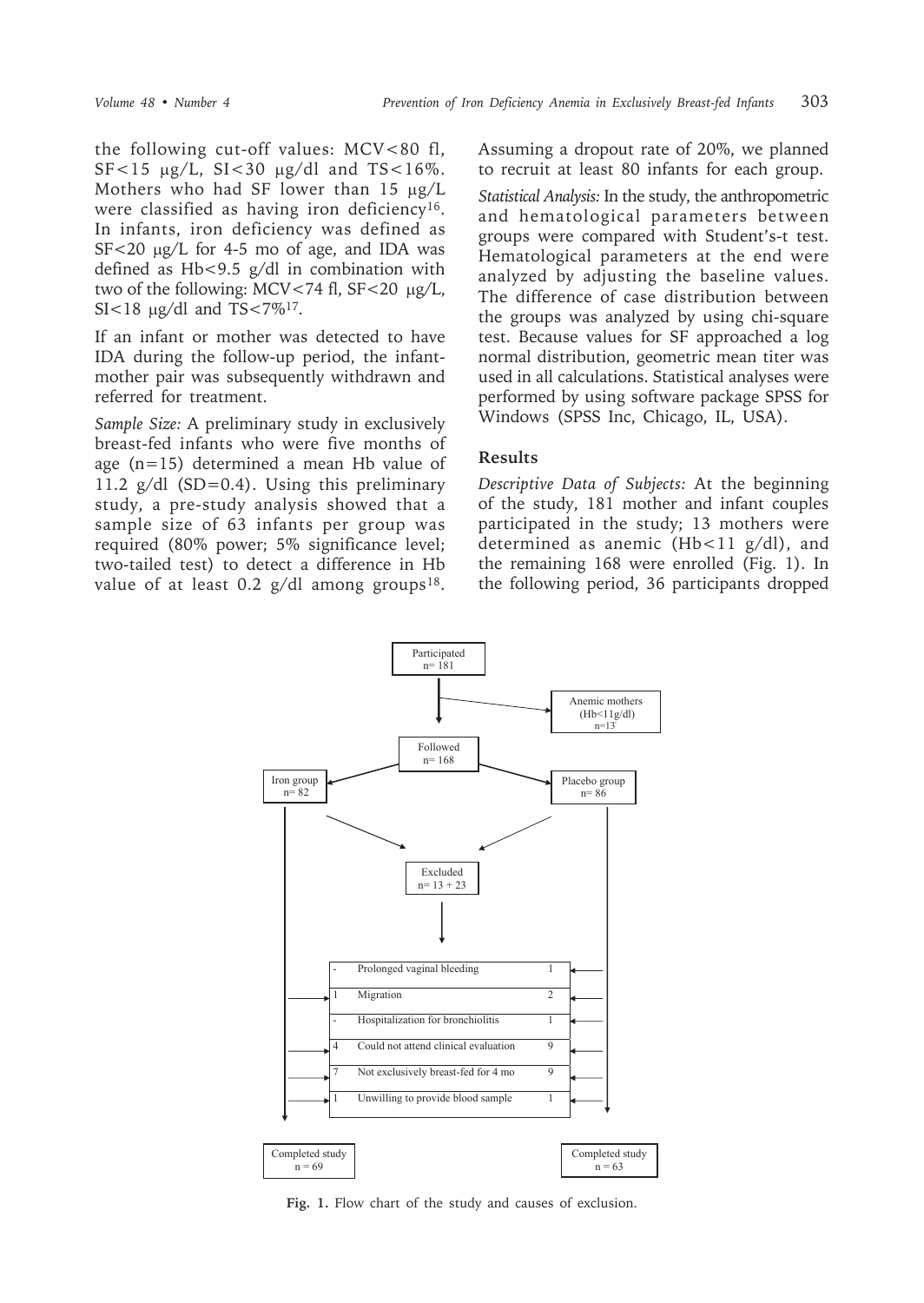out [not exclusively breast-feeding (n=16), could not attend clinical evaluation (n=13) or relocated to another city  $(n=3)$ , unwilling to provide blood sample at the end  $(n=2)$ , hospitalization for bronchiolitis  $(n=1)$ , and prolonged postpartum bleeding for 1 month  $(n=1)$ ]. Of all, 69 from the iron group and 63 from the placebo group completed the study. All remaining participants were included in the statistical analysis. The total dropout rate was not significantly different between iron and placebo groups. Both dropout and non-dropout groups were similar according to maternal age, gravidity, parity, average period of iron use in pregnancy, baseline Hb level, time since the previous pregnancy, gestational age, birth weight, sex and birth order.

Maternal age, gravidity, parity, average period of iron use in pregnancy, baseline Hb level, time since the previous pregnancy, gestational age, birth weight, sex and birth order were not significantly different between the iron and placebo groups (Table I).

*Follow-up Period:* Some complaints including constipation, diarrhea, abdominal pain, pigmentation in tooth or feces, dizziness, nausea or vomiting were detected in 24 iron-supplemented mothers (34.8%) and in 17 placebo-supplemented mothers (27.0%)  $(p>0.05$ , Table II).

In the follow-up period, weight, height and head circumferences of the children were similar between the two groups  $(p>0.05)$ .

|                                  |                                                            | Iron group $(n=69)$    | Placebo group $(n=63)$ |
|----------------------------------|------------------------------------------------------------|------------------------|------------------------|
| Maternal                         |                                                            |                        |                        |
| Age $(yr)$ **                    |                                                            | $27.8 \pm 5.1$         | $28.1 \pm 4.6$         |
| Gravidity**                      |                                                            | $2.0 \pm 1.5$          | $1.8 \pm 1.1$          |
| Parity **                        |                                                            | $1.6 \pm 0.7$          | $1.4 \pm 0.6$          |
|                                  | Iron medication in the pregnancy period (mo) <sup>**</sup> | $4.4 \pm 2.4$ (n=57)   | $4.0 \pm 2.3$ (n=57)   |
|                                  | Time between the previous pregnancy $(mo)$ <sup>**</sup>   | $55.5 \pm 35.3$ (n=34) | $59.1 \pm 33.7$ (n=34) |
| $\leq$ 24 mo                     | $n(\%)$                                                    | 7(20.6)                | 6(17.6)                |
| $>24$ mo                         | $n \ (\%)$                                                 | 27 (79.4)              | 28 (82.4)              |
| Baby                             |                                                            |                        |                        |
| Birth week**                     |                                                            | $39.4 \pm 1.1$         | $39.5 \pm 1.1$         |
| Birth weight $(g)$ <sup>**</sup> |                                                            | $3470 \pm 431$         | $3380 \pm 377$         |
| Male/female $n$ (%)              |                                                            | 34/69 (49.2)           | $36/63$ $(57.1)$       |
|                                  | $1st$ child                                                | 40(58.0)               | 39 (61.9)              |
| Birth order $n$ $(\%)$           | $2nd$ child                                                | 22 (31.8)              | 21 (33.3)              |
|                                  | $3rd$ or more                                              | 7(10.1)                | 3(4.7)                 |

|  |  |  | Table I. Baseline Characteristics According to Supplementation Groups* |  |
|--|--|--|------------------------------------------------------------------------|--|
|  |  |  |                                                                        |  |

\* p>0.05 for comparison between groups.

 $**$  Mean  $\pm$  SD.

|                              |    | Iron group | Placebo group |          |
|------------------------------|----|------------|---------------|----------|
| Complaint                    | n  | $\%$       | n             | $\%$     |
| Constipation                 |    | 13.0       | 10            | 15.8     |
| Abdominal pain               |    | 10.0       |               | 4.7      |
| Tooth/feces pigmentation     |    | 5.8        |               | $\cup$   |
| Nausea                       |    | 1.4        |               | 3.2      |
| Vomiting                     |    | 1.4        |               | 1.6      |
| <b>Dizziness</b>             |    | 1.4        |               | 1.6      |
| Diarrhea                     |    | 1.4        |               | $\theta$ |
| Total mothers with complaint | 24 | 34.8       |               | 27.0     |

**Table II.** Distribution of Complaints According to Supplementation Group\*

\* p>0.05 for comparison between groups.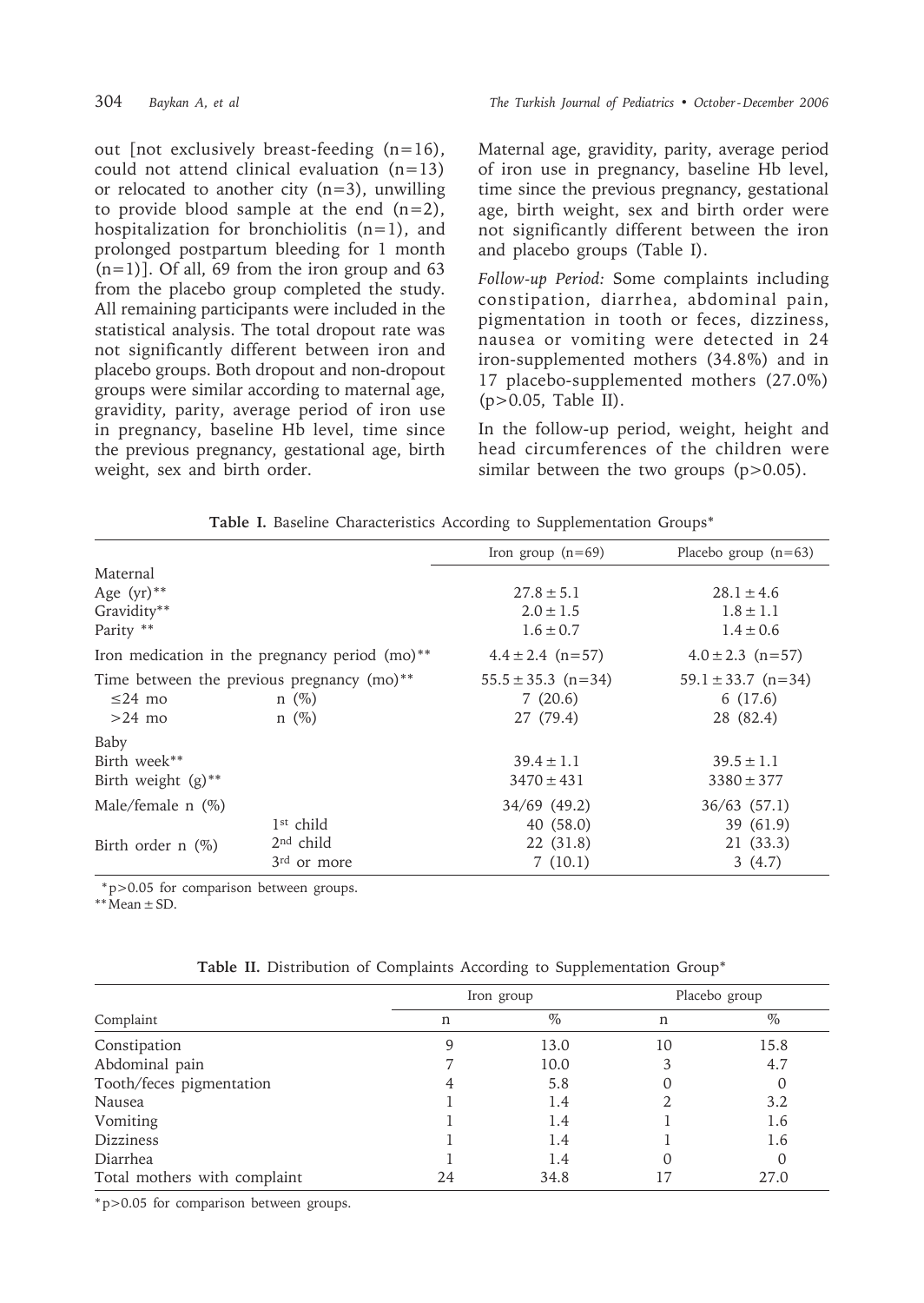*Hematological Data:* Two mothers from iron group and one from placebo group were found to be iron deficient at the beginning of the study. At the 4th month of intervention one mother had iron deficiency and one had IDA; both were in placebo group and the irondeficient mother was the one who was iron deficient on admission.

At the end of the study, 13 babies had iron deficiency [7 (10%) in iron group and 6 (9.5%) in placebo group  $(p>0.05)$ ]. One baby  $(1.6\%)$ in placebo group had IDA, but no baby in the iron group. Mothers of the children who had iron deficiency or IDA were not iron-deficient themselves.

Although the randomization was done on admission, there was a significant difference in the baseline hemoglobin level between the groups (Table III). To control the effect of maternal baseline Hb, the statistical analysis at the end of study was done by adjustment. At the 4th month of intervention, Hb, Hct and RDW values of mothers were similar in both groups. MCV was higher in the iron group (p<0.05). After the adjustment for maternal baseline Hb, only the mean level of SIBC of mothers and babies in the placebo group was significantly higher than that in the iron group ( $p$ <0.05, Table IV). However, iron-supplemented mothers had higher MCV

**Table III.** Baseline Hematological Parameters of Mothers

|                                    | Iron Group $(n=69)$ | Placebo Group $(n=63)$ | p     |
|------------------------------------|---------------------|------------------------|-------|
| Hb $(g/dl)^*$                      | $12.9 \pm 1.2$      | $13.6 \pm 1.2$         | 0.001 |
| Hct $(\%)^*$                       | $38.9 \pm 3.8$      | $41.3 \pm 3.5$         | 0.001 |
| $MCV$ (fl) <sup>*</sup>            | $88.3 \pm 6.4$      | $89.6 \pm 5.8$         | 0.204 |
| RDW $(\%)^*$                       | $14.1 \pm 2.0$      | $13.7 \pm 2.2$         | 0.284 |
| Iron $(\mu g/dl)^*$                | $57 \pm 31$         | $73 \pm 30$            | 0.058 |
| SIBC $(\mu g/dl)^*$                | $394 \pm 85$        | $322 \pm 48$           | 0.219 |
| $TS(%)^*$                          | $14.9 \pm 8.7$      | $18.5 \pm 10.7$        | 0.042 |
| Ferritin $(\mu g/L)$ <sup>**</sup> | $41.6(5.5-120.5)$   | 44.9 (11.9-140.8)      | 0.293 |

 $*$  Mean  $\pm$  SD.

\*\* Geometric mean (min-max).

Hb: Hemoglobin. Hct: Hematocrit. MCV: Mean corpuscular volume. RDW: Red cell distribution width. SIBC: Serum iron binding capacity. TS: Transferrin saturation.

|                                              |  | Table IV. Hematological Data of Mothers and Babies Adjusted for Baseline Maternal Hemoglobin, |  |  |  |  |  |  |  |  |  |
|----------------------------------------------|--|-----------------------------------------------------------------------------------------------|--|--|--|--|--|--|--|--|--|
| at the 4 <sup>th</sup> Month of Intervention |  |                                                                                               |  |  |  |  |  |  |  |  |  |

|                         | Iron Group $(n=69)$ | Placebo Group $(n=63)$ | $\mathbf{p}$ |
|-------------------------|---------------------|------------------------|--------------|
| Mothers                 |                     |                        |              |
| Hb $(g/dl)^*$           | $13.5 \pm 0.1$      | $13.3 \pm 0.1$         | 0.062        |
| Hct $(\%)^*$            | $39.3 \pm 0.3$      | $38.6 \pm 0.3$         | 0.159        |
| $MCV$ (fl)*             | $85.0 \pm 0.5$      | $82.8 \pm 0.5$         | 0.002        |
| RDW $(\%)^*$            | $12.8 \pm 0.1$      | $13.0 \pm 0.1$         | 0.238        |
| Iron $(\mu g/dl)^*$     | $73 \pm 4$          | $72 \pm 4$             | 0.790        |
| SIBC $(\mu g/dl)^*$     | $319 \pm 7$         | $353 \pm 8$            | 0.003        |
| $TS(%)^*$               | $23.6 \pm 1.3$      | $21.0 \pm 1.3$         | 0.551        |
| Ferritin $(\mu g/L)$ ** | 45.3 (15.0-166.6)   | 37.9 (11.7-364.5)      | 0.173        |
| <b>Babies</b>           |                     |                        |              |
| Hb $(g/dl)^*$           | $11.3 \pm 0.1$      | $11.6 \pm 0.1$         | 0.106        |
| Hct $(\%)^*$            | $32.6 \pm 0.3$      | $33.3 \pm 0.3$         | 0.103        |
| $MCV(f1)$ <sup>*</sup>  | $77.1 \pm 0.5$      | $77.0 \pm 0.6$         | 0.834        |
| RDW $(\%)^*$            | $11.8 \pm 0.1$      | $12.1 \pm 0.1$         | 0.144        |
| Iron $(\mu g/dl)^*$     | $40 \pm 3$          | $46.0 \pm 3.94$        | 0.118        |
| SIBC $(\mu g/dl)^*$     | $303 \pm 7$         | $330 \pm 7$            | 0.01         |
| TS $(\%)^*$             | $13.8 \pm 0.8$      | $14.3 \pm 0.9$         | 0.624        |
| Ferritin $(\mu g/L)$ ** | 58.1 (13.6-262.0)   | 55.5 (6.8-207.5)       | 0.667        |

\* Mean ± SD, \*\* Geometric mean titers (95% CI). Hb: Hemoglobin. Hct: Hematocrit. MCV: Mean corpuscular volume. RDW: Red cell distribution width. SIBC: Serum iron binding capacity. TS: Transferrin saturation.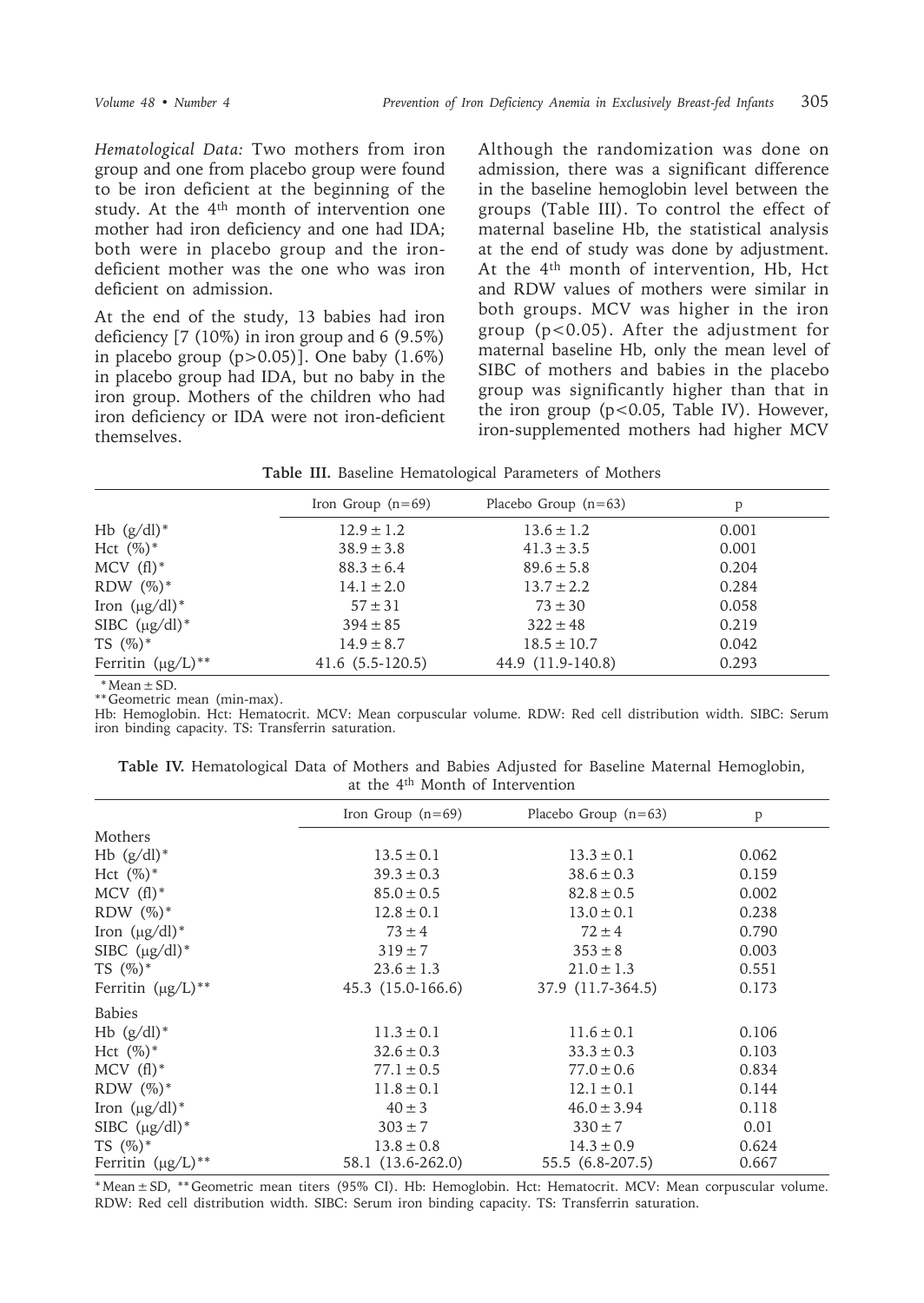than placebo-supplemented ones. Other hematological parameters of mother-infant couples were similar between groups.

### **Discussion**

In this study, we detected that Hb and iron status of mothers and babies were similar in iron- and placebo-supplemented groups at the 4th month of intervention. To our knowledge, this is the first clinical study investigating the effects of maternal iron supplementation on iron status of mothers and their exclusively breast-fed babies. Previously, Anaokar and Garry19 studied the iron content of rat milk and status of lactating rats and their pups to investigate the relationships between the iron concentration of maternal diet and iron content of milk, and between the milk iron content and neonatal iron status. They found that rats fed with high-iron diet had pups with better iron status than the iron-deficient fed group<sup>19</sup>. But in our study, iron supplementation in lactating mothers did not have any significant effect on their or their babies' hematological status. One possible explanation for this was that mothers enrolled in the study did not have anemia at the beginning of the study, due to ethical considerations. Since these mothers were not iron deficient, it is possible that the iron content of their milk was already good and could not be improved by further iron administration, with no effect on iron status of babies. Another possible explanation is that the 4th month of intervention for followup blood sampling might be too early to detect the actual condition for iron status of the infant-mother couple. Blood was drawn at the 5th month of age (the 4th month of intervention) because most of the mothers ceased breast-feeding at that time and began to give additional food, and we wanted to detect the effect of maternal supplementation and iron status of infants before weaning. Similarly, Preziosi et al.20 found no difference in iron status of newborns whose mothers had iron supplementation during the pregnancy period and those whose mothers took placebo; however, such difference was reported to appear at three months and persisted six months after delivery in that study. These data were consistent with those of Mac Phail et al.<sup>21</sup> who observed that infants of mothers who had received adequate iron supplementation had

very low SF concentration at six months of age. Long-term follow-up of cases with maternal supplementation would show the efficacy of maternal iron supplementation.

At the 5th month of age, only 10.1% of the iron group and 9.5% of the placebo group had iron deficiency. Only 1.6% of placebo had IDA. However, frequency of IDA was found to be much higher (30-35%) in the previous studies done in our hospital<sup>9-11</sup>. We have two possible explanations for this change in frequencies. First, infants in this study were exclusively breast-fed until five months of age. Exclusive breast-feeding is one of the most well-known strategies for preventing anemia in the first 4-6 months of age22. Despite low iron content in breast milk, its bioavailability is higher and absorption rate of breast-milk iron is nearly 50- 60%23. Second, the enrollment of non-anemic mothers at the beginning could also have some effect on the frequency of iron deficiency in mother-infant couples at the 5<sup>th</sup> month of age. Similarly, it was shown that maternal iron status was effective on the iron status of babies and that IDA or iron deficiency in pregnancy increases the risk of infant anemia9,24,25. In addition, Dömellof et al.26 reported that iron supplementation of term breast-fed infants from 4-6 months to at least nine months of age could improve iron status and reduce anemia in socioeconomically disadvantaged populations where IDA is prevalent<sup>26</sup>. In that study, iron status of mothers was not known; however, mothers in socioeconomically disadvantaged populations might have higher prevalence of anemia. Breast-milk iron and body iron stores are the main iron depots for babies<sup>21,25,27</sup>. Together with previous studies, our study shows that breast-fed infants whose mothers do not have anemia at the postpartum 10-20 days do not need extra iron for 4-6 months. Thus, future studies should consider the value of screening of mothers at the postpartum 10- 20 days on the prevention of IDA in infants.

A study conducted in Hacettepe University mentioned that 25 of 45 children (55.5%) who received iron suffered from side effects. In this study, two of the 12 excluded participants did not want to use medication because of its side effects9. In our study, medications were given to mothers and no adverse effects in babies due to maternal supplementation were reported.